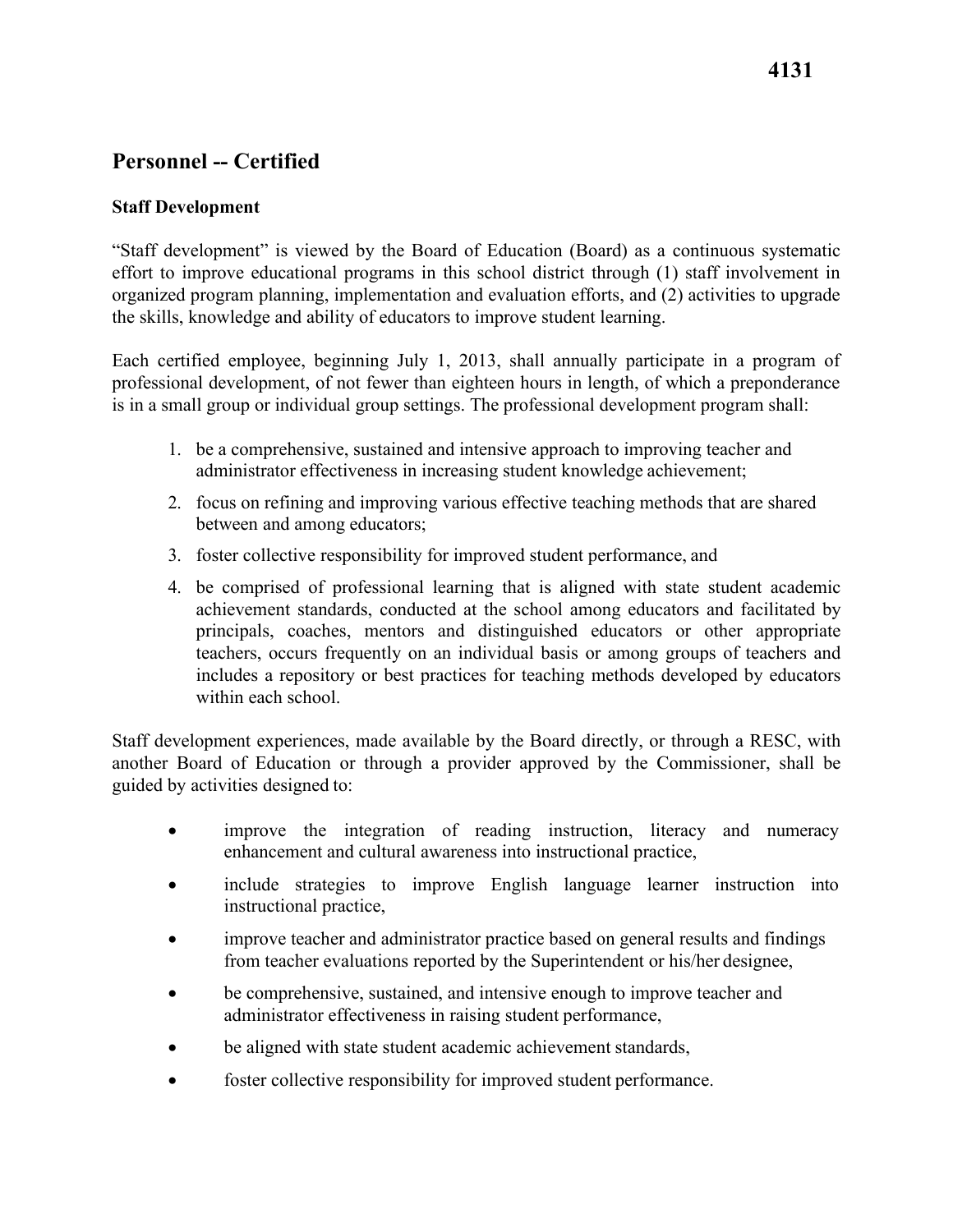#### **Staff Development** (continued)

 capabilities of educators to improve student learning. The Board of Education recognizes that it principle of continuing training of teachers and the improvement of instruction. Teachers must constantly review curricular content, teaching methods and materials, educational philosophy and goals, social change and other topics related to education to enhance the shares with its certified staff responsibility for the upgrading and updating of teacher performance and attitudes. The Board of Education and teachers' organizations support the

All employees shall be provided opportunities for the development of increased competence beyond that which they may attain through the performance of their assigned duties.

 The Board, in order to determine its professional development program seeking the advice and assistance of teachers, shall establish a professional development and evaluation committee, consisting of certified employees, including representatives of the exclusive bargaining representative for such employees. Committee membership shall consist of at least one representative from each of the teachers' and administrators' unions and other school personnel the Board deems appropriate. The duties of the committee shall include, but not be limited to, participation in the development of a teacher evaluation and support program for the District, the development, evaluation and annual updating of a comprehensive local professional development plan, in fulfillment of the statutes, for certified employees of the District. Such plan shall (1) be directly related to the educational goals proposed by the Board pursuant to C.G.S. 10-220(b), (2) be developed in full consideration of the priorities and needs related to student outcomes as determined by the State Board of Education, and (3) provide for the ongoing and systematic assessment and improvement of both teacher evaluation and professional development of the Board's professional staff members, including personnel management and evaluation training or experiences for administrators, shall be related to regular and special student needs and may include provisions concerning career incentives and parent involvement.

The members chosen by the Board to be on the professional development and evaluation committee shall serve at the pleasure of the Board.

Special effort shall be made to prepare teachers and other school personnel to meet the needs of students of diverse cultural and ethnic backgrounds. Planning and implementation of such programs shall be done cooperatively by administration, teachers and parent advisory groups. Special effort shall also be given to administrators and/or supervisors in training pursuant to their obligations in the evaluation of the teacher.

 students and faculty, student growth and development and staff communication, problem solving, especially those delineated in CGS 10-220a. Staff development activities should respond directly to the educational needs of the student body, including, (a) content areas such as language arts, including reading, writing, speaking, listening, viewing and enacting; math, social studies and science; (b) methodological areas such as motivation, teaching techniques, including the use of computers in the classroom and classroom management; and second language acquisition and (c) affective areas of interpersonal relations of and decision-making. The in-service program shall fulfill all applicable statutory requirements,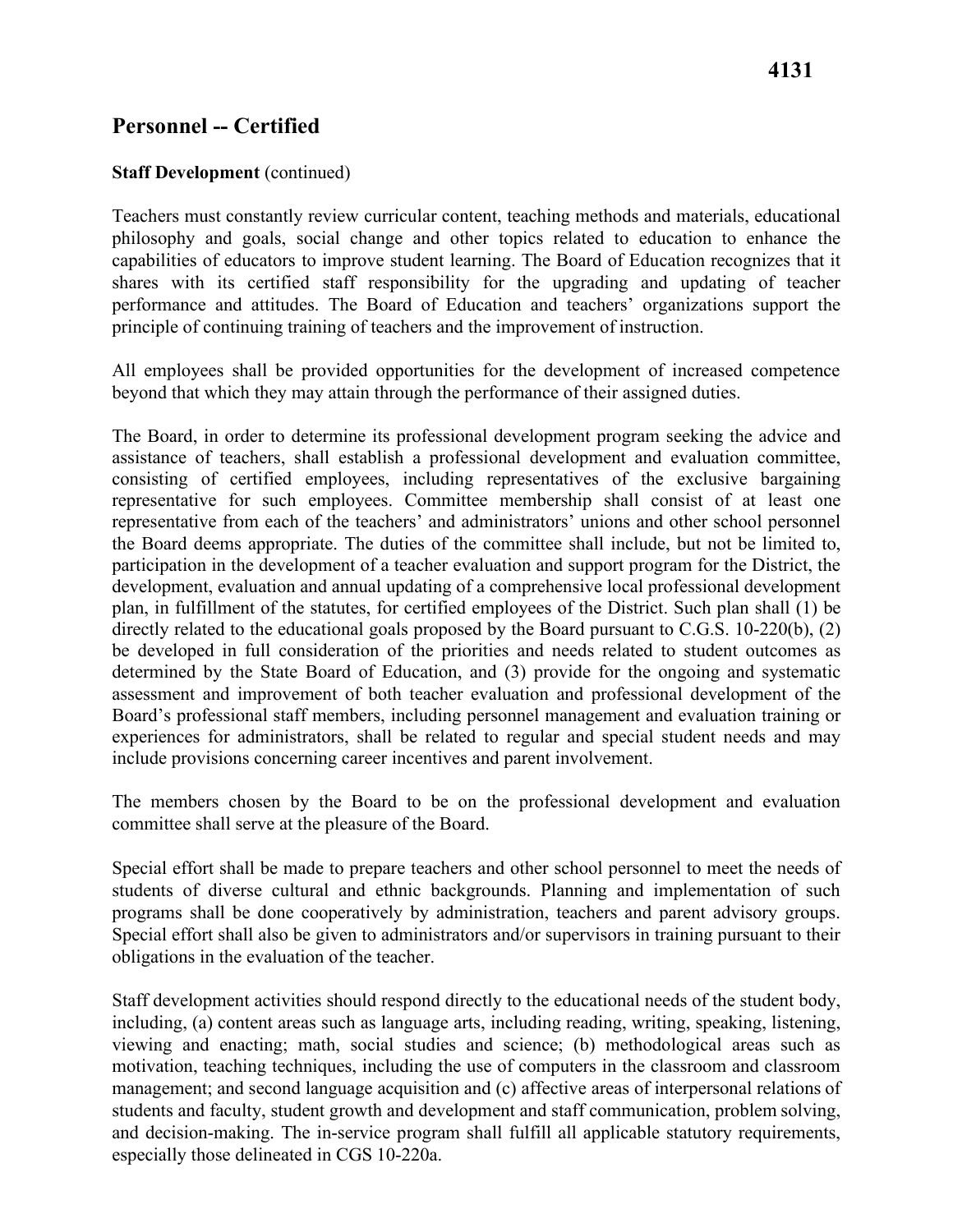#### **Staff Development** (continued)

The Board will allow any paraprofessional or noncertified employee of the District to participate, on a voluntary basis, in any in-service training program provided to certified staff on those topics mandated per C.G.S. 10-220a, subsection (a).

The District, as required, will participate in compliance audits of the professional development program, as required and conducted to the State Department of Education.

The Superintendent is to report annually to the Board of Education on the professional development program and its effect with recommendations for changes as needed.

#### **Professional Development Pertaining to Teacher Evaluation and Support Program**

 personnel, below the rank of Superintendent, before the certified employee receives an evaluation under the teacher evaluation and support program. The Board, prior to implementing the teacher evaluation and support program contained within P.A. 12-116, An Act Concerning Educational Reform, but not later than July 1, 2014, shall provide training for all evaluators and orientation to all certified District employees relating to the provisions of such teacher evaluation and support program. Such training shall provide instruction to evaluators in how to conduct proper performance evaluations prior to the use of the new evaluation and support program. Such orientation shall be completed by all certified

(cf. 4115 - Evaluation)

| Legal Reference: | <b>Connecticut General Statutes</b>                                        |
|------------------|----------------------------------------------------------------------------|
|                  | 10-27 Exchange of professional personnel and students.                     |
|                  | 10-220a In-service training. (amended by PA 04-227, PA 08-160, June 19     |
|                  | Special Session, Public Act No. 09-1 and PA 10-91 and PA 12-116, An        |
|                  | Act Concerning Educational Reform, PA 13-145, An Act Concerning            |
|                  | Revision to the Education Reform Act of 2012 and PA 15-215, An Act         |
|                  | Concerning Various Revisions and Additions to the Education Statutes)      |
|                  | 10-153b Selection of teachers' representatives                             |
|                  | 10-226f Coordinator of intergroup relations.                               |
|                  | 10-226g Intergroup relations training for teachers.                        |
|                  | 10-145b Teaching certificates (as amended by PA 01-173)                    |
|                  | 10-151(b) Employment of teachers. Definitions. Tenure, etc. (as amended by |
|                  | P.A. 12-116, An Act Concerning Educational Reform)                         |
|                  |                                                                            |

Policy adopted:

 Bethlehem and Woodbury, Connecticut December 7, 2015 REGIONAL SCHOOL DISTRICT NO.14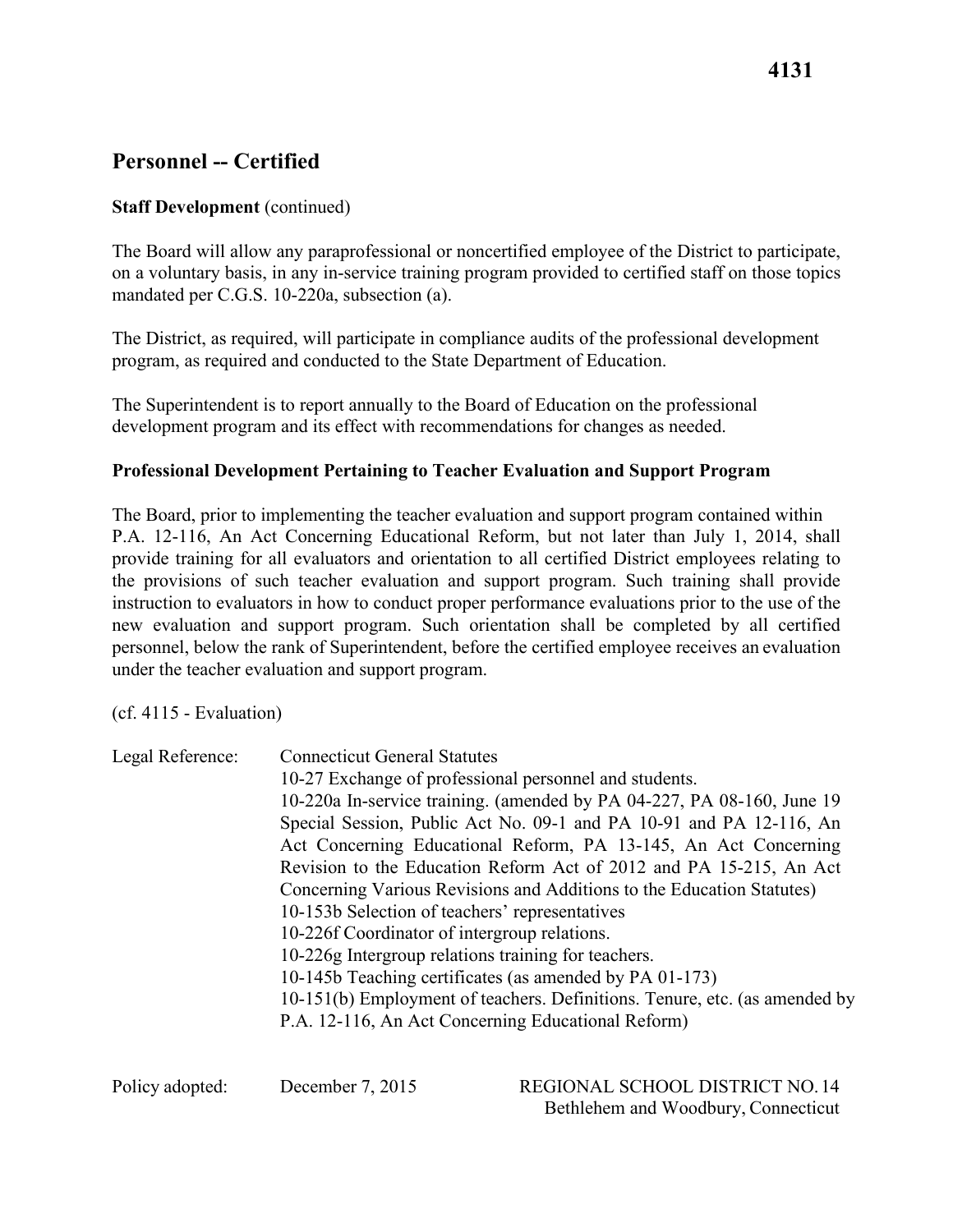#### **Staff Development**

The implementation of Board of Education policy 4131 necessitates, per Connecticut General Statute 10-220a, as amended, the development and implementation of professional development activities, for a minimum of eighteen hours annually. To meet this requirement, the administration will take the following steps:

- local professional development plan, for certified staff. a. Establish a professional development and evaluation committee, consisting of certified employees, including their union representatives, and other school personnel deemed appropriate. The required union representation on the committee must include at least one representative from the teachers' and administrators' unions. The committee will be responsible for, the development, evaluation and annual updating of a comprehensive
- b. The professional development and evaluation committee, in cooperation with the Board of Education, shall develop through mutual agreement a teacher evaluation and support program.

Note: If the Board and Committee are unable to develop a teacher evaluation and support model teacher evaluation and support program which the Board may adopt through mutual *program through mutual agreement, then the Board and Committee shall consider the state's agreement. If the Board is unable to adopt the model teacher evaluation and support program through mutual agreement with the professional development and evaluation committee, the Board shall adopt and implement a teacher evaluation and support program developed by the Board, provided such program is consistent with SBE guidelines.* 

- related to student outcomes as determined by the State Board of Education. c. The plan will be directly related to the educational goals proposed by the Board pursuant to C.G.S. 10-220(b), and be developed in full consideration of the priorities and needs
- shall serve at the pleasure of the Board. d. The members chosen by the Board to be on the Professional Development Committee
- group or individual group setting which must: e. The preponderance of the planned professional development activities will be in a small
	- 1. be a comprehensive, sustained and intensive approach to improving teacher and administrator effectiveness in increasing student knowledge achievement;
	- between and among educators; 2. focus on refining and improving various effective teaching methods that are shared
	- 3. foster collective responsibility for improved student performance, and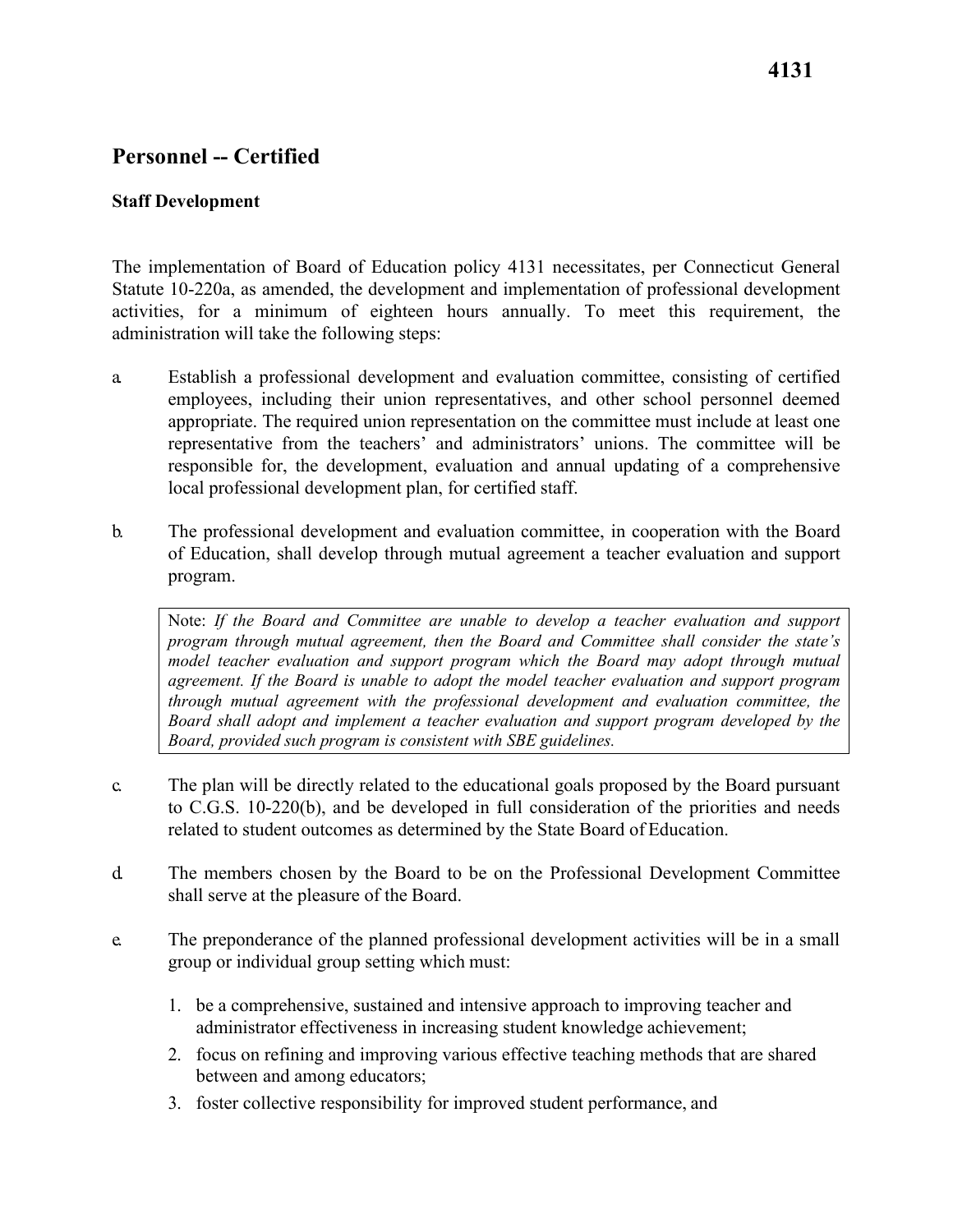### **Staff Development** (continued)

- 4. be comprised of professional learning that meets the following criteria:
	- is aligned with rigorous state student academic achievement standards;
	- appropriate teachers; • conducted at the school among educators and facilitated by principals, coaches, mentors, distinguished educators or other
	- occurs frequently on an individual basis or among groups of teachers in a job-embedded process of continuous improvement; and
	- available to such educators for comment and updating. • includes a repository or best practices for teaching methods developed by educators within each school that is continuously
- f. The staff development experiences may be made available by the Board directly, or through a RESC, a cooperative arrangement with another Board of Education, or through a provider approved by the Commissioner.
- created or the professional development that has been completed, subject to review and audit by the Connecticut State Department of Education. g. It is the responsibility of each teacher, in collaboration with his/her administrator, to identify and participate in appropriate professional development activities to address the needs identified in his/her annual evaluation. A log or other tracking method shall be
- determination of the Board of Education. h. The time and location of professional development activities will be in accordance with an agreement between the Board of Education and the exclusive bargaining unit, or in the absence of such agreement or language pertaining to time and location, by a
- i. The professional development activities must be designed to:
	- and cultural awareness into instructional practice, 1. improve the integration of reading instruction, literacy and numeracyenhancement
	- 2. include strategies to improve English language learner instruction into instructional practice,
	- professional growth, 3. improve teacher and administrator practice based on results and findings fromteacher evaluations reported by the Superintendent or his/her designee, and provide
	- 4. be comprehensive, sustained, and intensive enough to improve teacher and administrator effectiveness in raising student performance,
	- 5. be aligned with state student academic achievement standards, and
	- 6. foster collective responsibility for improved student performance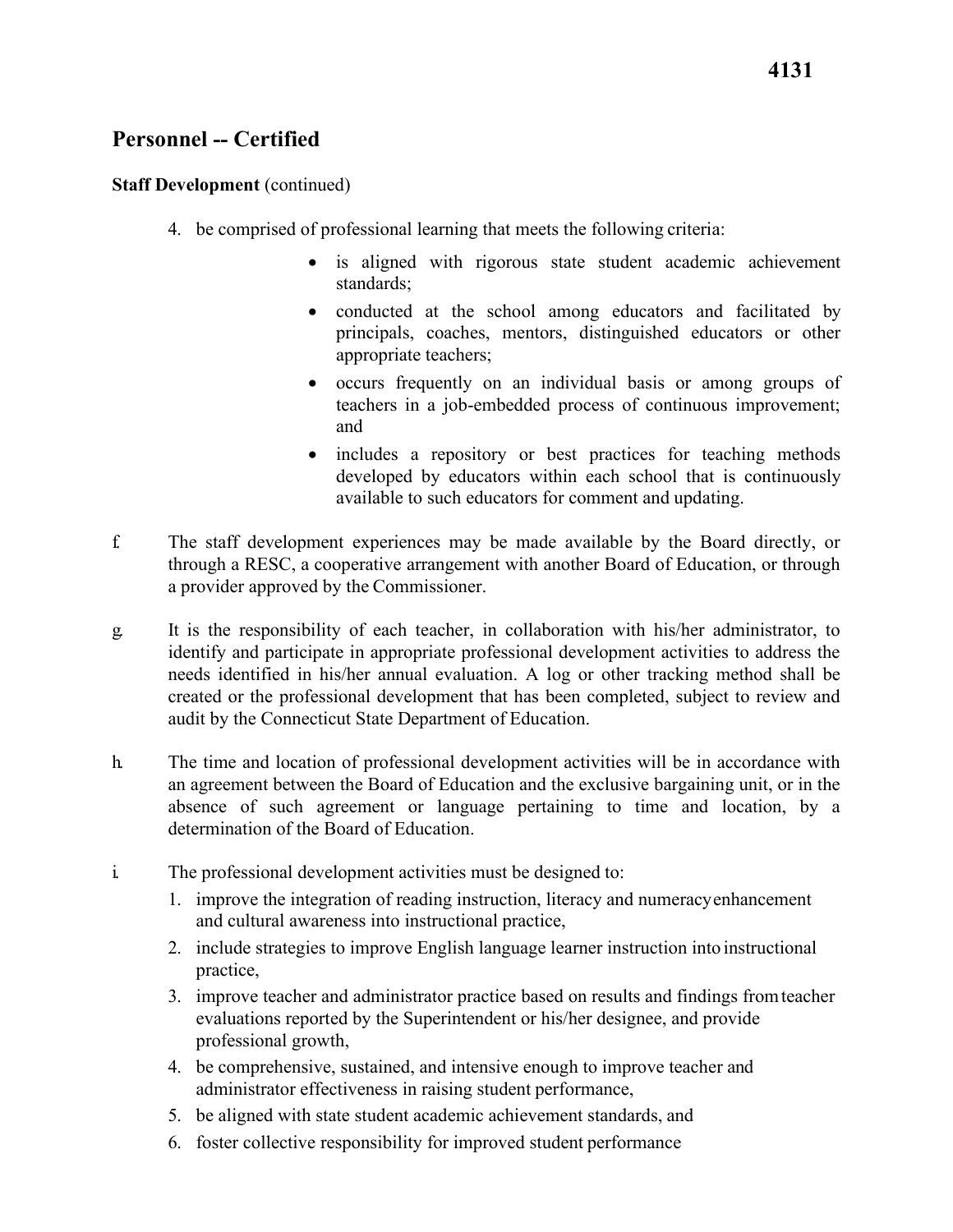### **Staff Development** (continued)

- social change and related topics. j. The capabilities of certified staff to improve student learning will involve teacher review of curricular content, teaching methods and materials, educational philosophy and goals,
- k. Professional development activities will include preparation to meet the needs of students of diverse cultural and ethnic backgrounds. Planning and implementation of such programs will be done cooperatively by administration, teachers and parent advisory groups.
- program. (15 hours for each five year period) l. Administrators and supervisors are to receive training pursuant to their obligations in the evaluation of teachers and administrators under the teacher evaluation and support
- the student body, including: m. Professional development activities should respond directly to the educational needs of
	- viewing and enacting; math, social studies and science; 1. content areas such as language arts, including reading, writing, speaking, listening,
	- acquisition; and 2. methodological areas such as motivation, teaching techniques, including the use of computers in the classroom and classroom management; and second language
	- 3. affective areas of interpersonal relations of students and faculty, student growth and development and staff communication, problem-solving, and decision-making.
- Board approval. n. The administration will prepare an annual professional development program budget for
- basis. Such assessment must indicate that the professional development activities: o. The effectiveness of the professional development program will be assessed on an annual
	- 1. Were planned in response to identified needs;
	- 2. Were provided by qualified instructional personnel, as appropriate;
	- the commencement of the activity; 3. Met the requirements for participation in the activity shared with participants before
	- and/or District goals; and 4. Are evaluated in terms of effectiveness and contribution to the attainment of school
	- 5. Were documented in accordance with the procedures established by the SBE.
- p. School administrators will communicate to individual educators their responsibility to participate in professional development activities agreed upon in the annual evaluation process.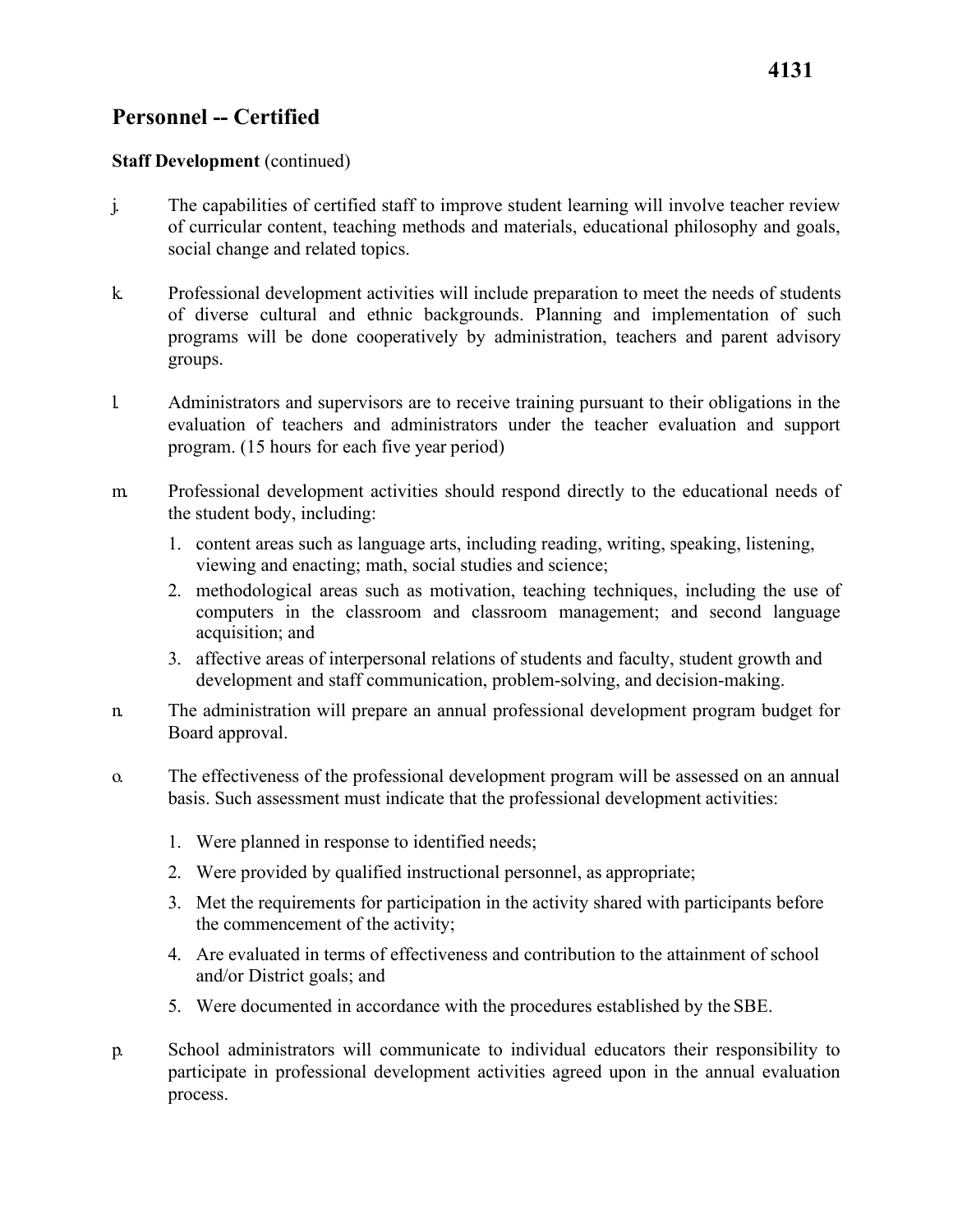### **Staff Development** (continued)

- in accordance with his/her annual evaluation plan. q. The District, in a manner determined by the Connecticut State Department of Education, will attest that District educators have participated in professional development activities
- **NOTE:** *The thrust of professional development focuses more on individual or small group jobembedded processes. School districts will need to evaluate the manner in which the data pertaining to the professional development program is managed and tracked. Previous methods used to track CEUs may be inadequate. Discussion is recommended*  with teachers to determine how best to document and track professional development *activities in an efficient and accurate manner. Software programs should be investigated.*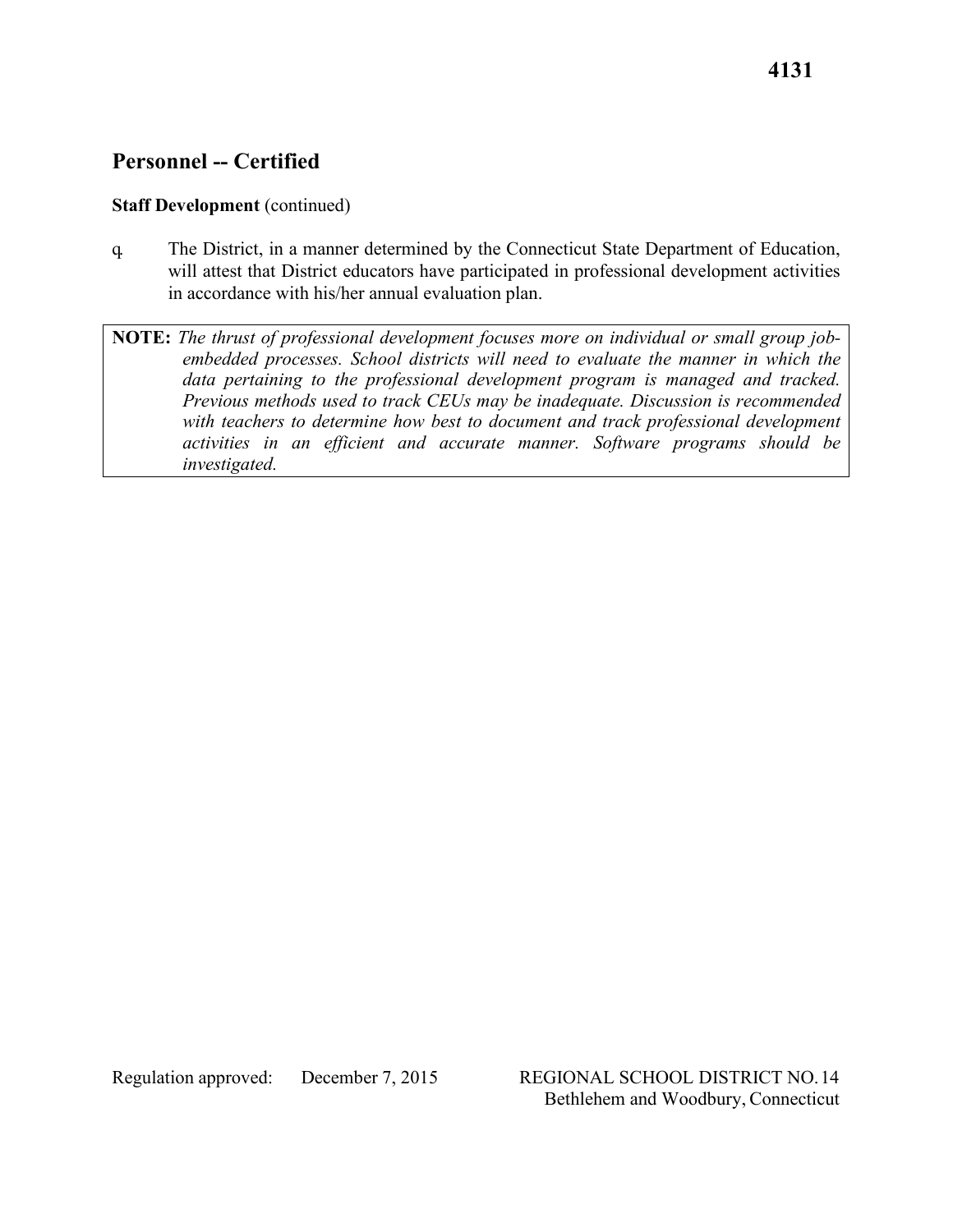### **Connecticut General Statutes 10-220a - In-service Training**

### **A. Required In-service Topics for Certified Personnel**

- development and procedures for discouraging their abuse. 1. Nature and the relationships of drugs and alcohol to health and personality
- and youth suicide. 2. Health and mental health risk reduction education including, but not limited to the prevention of risk-taking behavior by children and the relationship of such behavior to substance abuse, pregnancy, sexually transmitted diseases, including HIV-infection and AIDS, violence, teen dating, domestic violence, child abuse
- deficit hyperactivity disorder or learning disabilities who may require special implementation of student individualized education programs. 3. Growth and development of exceptional children, including handicapped and gifted and talented children including but not limited to, children with attention education, and methods for identifying, planning and working effectively with special needs children in a regular classroom, including, but not limited to,
- response to youth suicide. 4. School violence prevention and conflict resolution and the prevention of and
- training on prevention of bullying.) 5. Identification and prevention of bullying and response to bullying, as defined in 10-222d, subsection (a) as amended. (Boards that implement an evidence-based model approach approved by the SDE are not required to provide in-service
- 6. Cardiopulmonary resuscitation and other emergency life-saving procedures.
- 7. Computer and other information technology as applied to student learning and classroom instruction, communications and data management.
- kindergarten to three, inclusive. 8. Teaching of the language arts, reading and reading readiness for teachers in grades
- 9. Second language acquisition in districts required to provide a program of bilingual education pursuant to C.G.S. 10-17f.
- abuse and neglect. 10. Requirements and obligations of a mandated reporter regarding reporting of child
- 11. Training in the evaluation of teachers for superintendents and those employees employed in positions requiring an intermediate administrator or supervisory certificate whose duties equal at least 50% of the assigned time. (15 hours every 5 years)
- subsection (b) of Connecticut General Statute 10-151b, as amended. 12. Training in the teacher evaluation and support program developed pursuant to
- parents/guardians of students who require special education or related services. 13. Certified staff with an endorsement in special education, holding a position requiring such endorsement shall have at least ten hours of training every five years in the implementation of student individualized education programs (IEPs) and the communication of individualized education program procedures to
- literacy interventions for, students with dyslexia. 14. Training in the detection and recognition of, and evidence-based structured